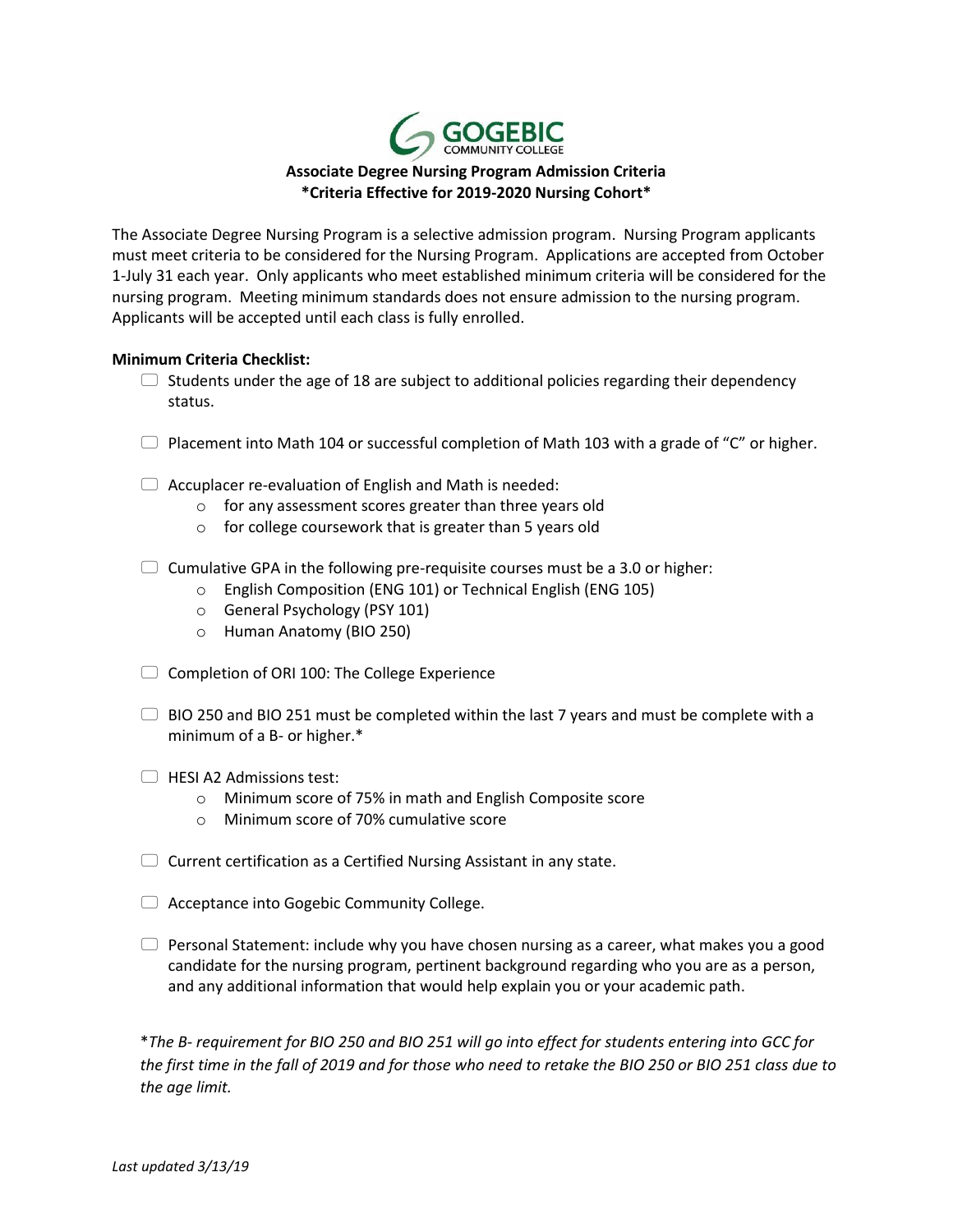Meeting minimum requirements does not guarantee admission into the nursing program. All applicants are subject to minimum requirements with are subject to change. Students should contact the Allied Health Office or visit the program website at [http://www.gogebic.edu](http://www.gogebic.edu/) for the most current requirements.

Students can repeat a pre-requisite class a maximum of 2 times in 5 years. The higher of the two grades will be considered in the cumulative GPA. If a student is repeating a course for a 3<sup>rd</sup> time in 5 years due to personal difficulties experienced during the previous attempts, a letter can be submitted to the Director of Allied Health to reevaluate the transcript. The letter should explain the situation that resulted in the student needing to repeat the class multiple times, and describe changes made to increase academic success.

Gogebic Community College Nursing Program has a rolling admission. Once a student has met all minimum requirements, they will be considered for acceptance into the program. Acceptance letters will be sent out between May and the start of the academic year.

Continuation in the nursing program is conditional until the following requirements are met:

- 1. A physical exam revealing no medical reason which would exclude the student from participating in the nursing program.
- 2. A record of current immunizations per the immunization policy.
- 3. Current CPR for the Health Care Provider card from the American Heart Association or the American Red Cross.
- 4. A negative drug screen as defined by the Gogebic Community College drug screen policy.
- 5. Negative criminal background checks and fingerprinting results as defined by the Gogebic Community College Criminal Background Check Policy.

The HESI A2 Exam will be taken at the Gogebic Community College Ironwood and Houghton Campuses. The test must be taken at Gogebic Community College, at the applicant's expense. Early testing dates will be offered on each campus prior to the end of Spring Semester for students who have completed pre-requisite coursework. Two additional testing dates will be offered on the Houghton Campus between May and July and three additional testing dates will be offered on the Ironwood campus between May and August.

## **General Information**

- 1. Applicants should be aware that any previous or current conviction of a crime and/or treatment for substance abuse may result in ineligibility to be licensed as a registered nurse. The determination of eligibility to take the NCLEX-RN is made by the Michigan State Board of Nursing.
- 2. A physical exam is required (at the student's expense) confirming that the student meets the physical and mental requirements, found in the Nursing Technical Standards, needed to be successful in the program. Students with a documented disability can request reasonable accommodations to meet these standards. The college will provide appropriate accommodations, but is not required to substantially alter the requirements or nature of the program. Requests for accommodations should be directed to the Disability Services Office at (906) 307-1237.
- 3. Registered Nurses provide direct care for individuals and families. This care requires the nurse to meet specific technical standards in order to perform nursing functions. To be considered for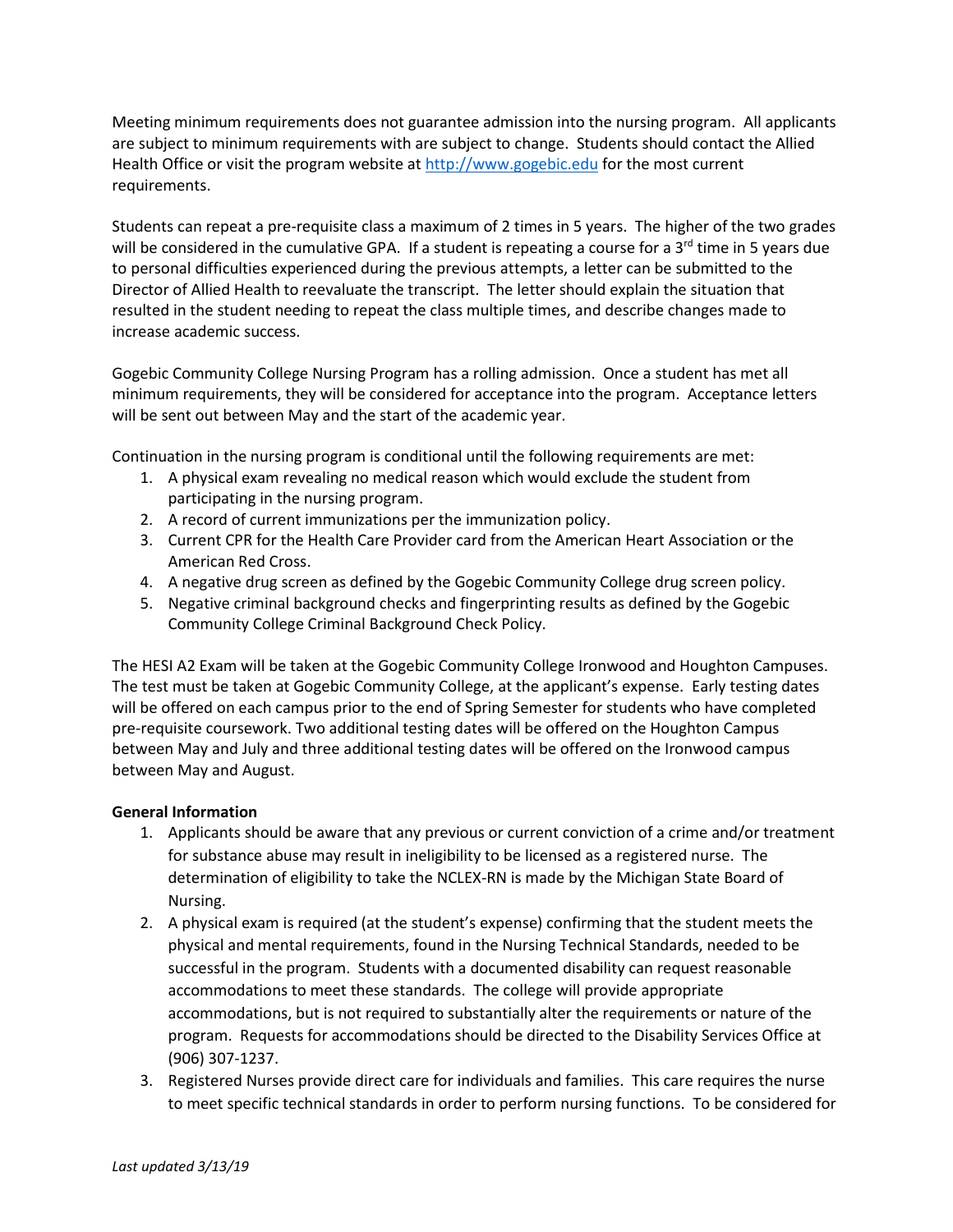admission to the program or continue in the program, applicants must be able to meet the Nursing Technical Standards available on the GCC Nursing Website.

- 4. Students admitted to the nursing program must consent to criminal background checks and drug screening. Convictions of a certain felonies or misdemeanors may prevent a student from admission to a nursing program for a specific period of time in accordance with facility policies and the Michigan Complied Laws. No student will be allowed to continue in the program with a positive drug screen for illegal substances. Positive background checks or drug screening may also be grounds for prohibiting students from entering into the program or continuing in the program. If you have any questions or concerns about these requirements, contact the Allied Health Coordinator at 906-307-1224. All drug screens and background checks are at the expense of the students.
- 5. The abuse of alcohol and/or the use of illegal drugs and controlled substances are known to cause physical, mental and psychosocial effects and may render an individual unable to perform the essential functions of an Allied Health Student in a safe and competent manner. A student must not be mentally impaired and must be able to function optimally in the clinical setting in any case. Students may need to work with their primary care physician for alternative treatments if the student is taking a prescribed drug that impairs function. Students should note that medical marijuana or its metabolite is not an accepted substance in drug screens and will result in a positive drug screen. Students with a prescription for medical marijuana and recreational marijuana are not considered cleared from a positive drug screen, nor are they exempt from a drug screen.
- 6. Students must complete the nursing portion of the program in an appropriate time frame. Students withdrawing or failing withdrawal must follow the readmission policy found in the student handbook. Students will be required to meet the same admission requirements as all new incoming Allied Health Program students.
- 7. Students are required to have reliable internet access and a portable device that they can access classroom information, eBooks, and program educational resources.
- 8. Students will attend clinical rotations at a variety of sites in the Upper Peninsula of Michigan and Wisconsin. Students and faculty are required to meet and follow the policies and procedures of these clinical facilities. Due to the number of students in the program, students will be placed at a variety of facilities for clinical and observation. Students are expected to maintain a flexible schedule during the course of the nursing program. Clinical assignments vary and are subject to change. Students are required to be available for rotations any day of the week and any shift. This includes weekends. On days that are not scheduled for class or clinical, students may be expected to study, complete activities, review materials, or practice in the skills laboratory. There may be mandatory events on other days, however, students will receive advanced notice for any changes to the schedule.
- 9. Students are required to adhere to the policies and procedures found in the Allied Health Handbook, as well as the Gogebic Community College Handbook.
- 10. Prior to graduation students must complete at least one Humanities Course and one Communications Course with a "C" or higher.

| NURSING ADMISSION DATES AND DEADLINES |                                          |
|---------------------------------------|------------------------------------------|
| Applications accepted                 | October – July *effective September 2018 |